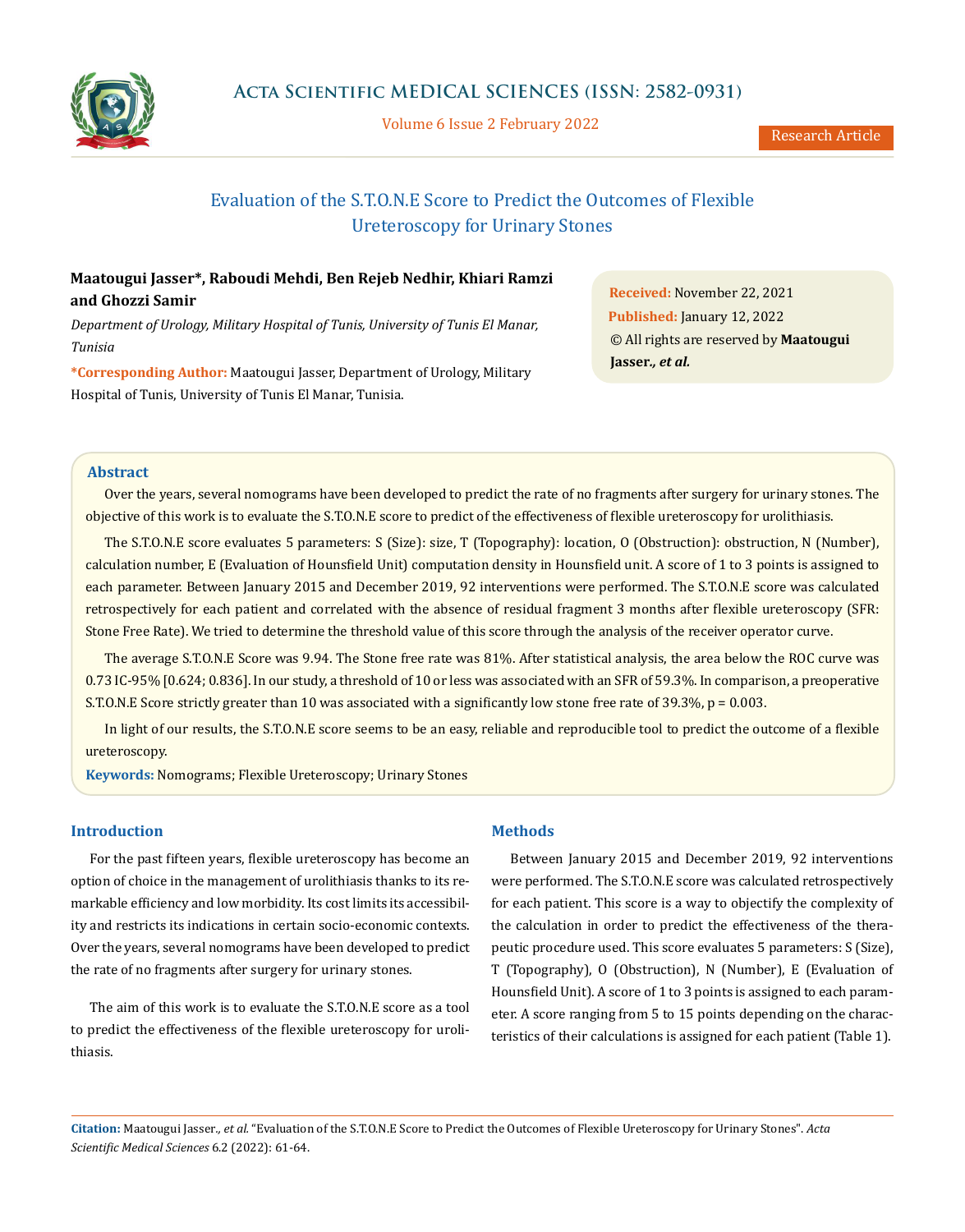|              | 1 point                                             | 2 points                                                   | 3 points             |  |
|--------------|-----------------------------------------------------|------------------------------------------------------------|----------------------|--|
| Size         | $< 5 \text{ mm}$                                    | $5 - 10$ mm                                                | $>10$ mm             |  |
| Topography   | Distal<br>ureteral                                  | Proxima<br>ureteral<br>Renal (except<br>inferior caliceal) |                      |  |
| Obstruction  | No<br>obstruction<br>or<br>preoperative<br>Stenting | Minimal or<br>moderate<br>obstruction                      | Major<br>obstruction |  |
| Numbre       | 1                                                   | $\overline{\mathcal{L}}$                                   | $\geqslant$ 3        |  |
| Density (UH) | <750 UH                                             | 750 - 1000 UH                                              | >1000 UH             |  |

**Table 1:** S.T.O.N.E score settings.

The S.T.O.N.E. score calculated for each patient was correlated with the absence of residual fragment 3 months after the intervention using a logistic regression model. The analysis of the receiver operator curve allowed us to determine the threshold value of the S.T.O.N.E score.

# **Results**

The average age of our patients was 50 years with extremes ranging from 20 to 82 years (Figure 1). Sex ratio was 1.63 M/F with 57 men (62%) and 35 women (38%) (Figure 2).







The total number of operated stones made was 162. In 53% of cases, the stone was unique. In 29% of the cases, there were 2 stones and in 18% we found at least 3 stones. The average size was 17.7 mm [15-26 mm]. In 30% of cases, the largest stone sizes exceeded 20 mm. The average density found is: 1000 UH [350-1950]. The average S.T.O.N.E. score was 12 [min: 7 - max: 13]. The table shows the distribution of patients by S.T.O.N.E score where 40% of patients had a score of 9 or less. The majority of patients (59%) scored above or equal to 10 (Table 2).

| <b>S.T.O.N.E Score</b> | <b>Number</b> | Percentage |  |
|------------------------|---------------|------------|--|
| 7                      | 4             | 4%         |  |
| 8                      | 15            | 16%        |  |
| 9                      | 18            | 21%        |  |
| 10                     | 22            | 24%        |  |
| 11                     | 15            | 16%        |  |
| 12                     | 14            | 15%        |  |
| 13                     | 4             | 4%         |  |
| 14                     | 0             | U          |  |
| 15                     |               |            |  |

**Table 2:** Distribution of patients by S.T.O.N.E score.

The average S.T.O.N.E Score found in our series was 9.94 for a Stone free rate of 81%. After statistical analysis, the area below the ROC curve is 0.73 (Figure 2), IC-95% [0.624; 0.836]. In our study, a threshold of 10 or less is associated with a stone free rate of 59.3%. Comparatively, a preoperative S.T.O.N.E Score strictly greater than 10 was associated with a significantly different stone free rate of 39.3% (Table 3).



**Figure 3:** Correlation between S.T.O.N.E score and stone free rate in ROC. (AUC -0.73).

**Citation:** Maatougui Jasser*., et al.* "Evaluation of the S.T.O.N.E Score to Predict the Outcomes of Flexible Ureteroscopy for Urinary Stones". *Acta Scientific Medical Sciences* 6.2 (2022): 61-64.

62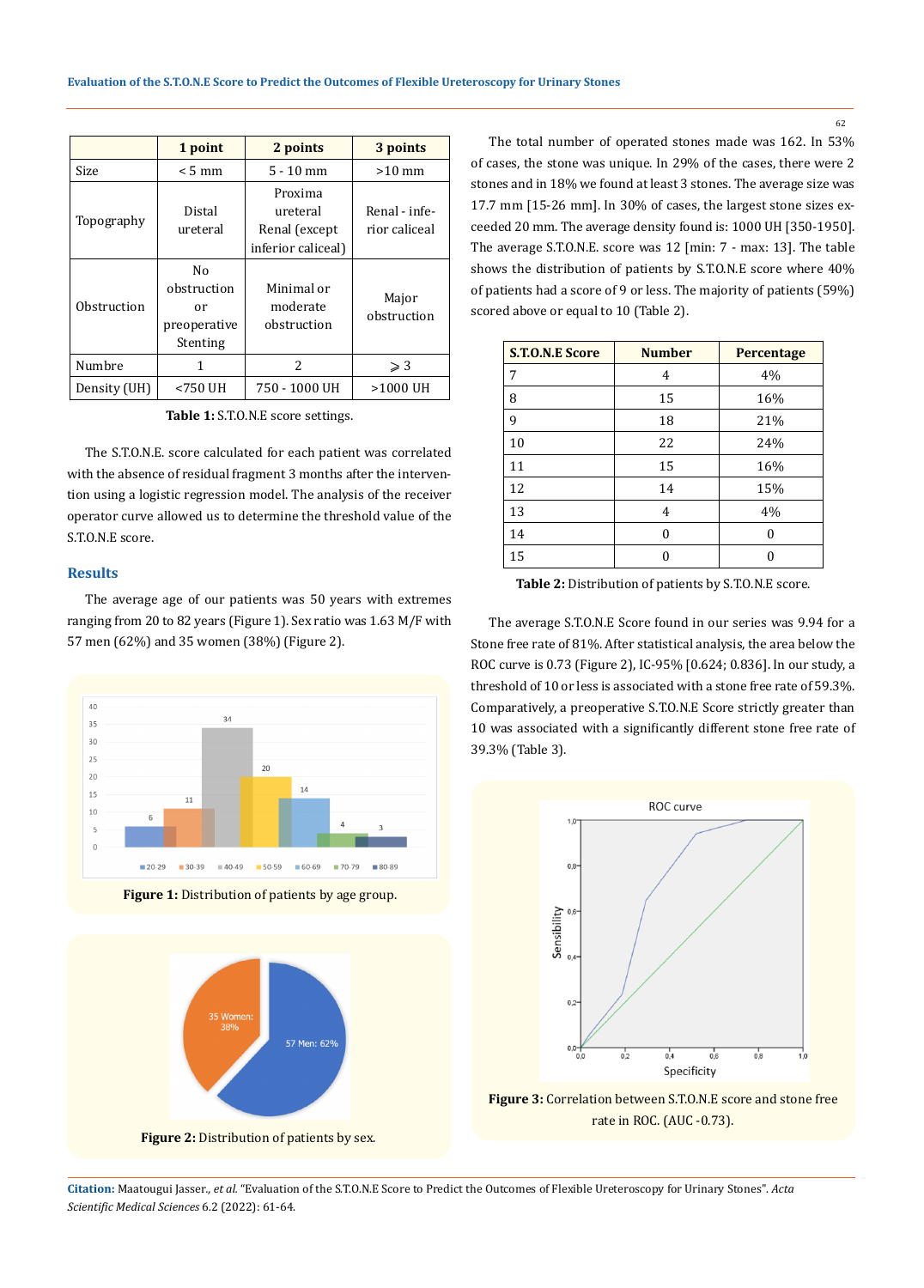| <b>Variable</b> | <b>AUC</b> | <b>Threshold</b> | P<br>value | Confidence<br>interval |              |
|-----------------|------------|------------------|------------|------------------------|--------------|
|                 |            |                  |            | Lower                  | <b>Upper</b> |
|                 |            |                  |            | bound                  | bound        |
| Stone score     | 0.730      | 10               | 0,003      | 0,624                  | 0,836        |

**Table 3:** Correlation between S.T.O.N.E score and stone free rate in ROC.

According to our study, an S.T.O.N.E Score of less than 10 was considered to be predictive of the efficiency of flexible ureteroscopy ( $p < 0.003$ ).

#### **Discussion**

Computed tomography provides the urologists with valuable information about urinary tract and stones characteristics such as, number, size, density  $[2]$ . These characteristics had been analysed by several nomograms. Among these nomograms, the S.T.O.N.E score which was first proposed by Molina [1] in 2014, seems to be valuable predict the success of surgical or endoscopic treatment of urinary stones.

In a series of 200 patients published by Wislon in 2014, an S.T.O.N.E score of 9 or less was associated with a 90% stone free rate [1]. In our series, the threshold of S.T.O.N.E found score was 10 with a stone free rate of 59.3%. The statistical analysis of our cohort found a statistically significant difference in stone score in stone free patients (score at 9.8) compared to patients with residual stones after the flexible ureteroscopy (score at  $10.4$ ;  $p < 0.003$ ).

This score was also applied for percutaneous nephrolithotomy (PCNL). In a retrospective study published in 2015 involving 185 patients, Noureldin found a significant difference between the STONE score of stone free patients and the score of those with residual stones (7.4 versus 8.3; p = 0.004). Logistic regression analysis found that this score was statistically correlated with post-operative free stone rate  $\lceil 3 \rceil$ .

In addition, Okhunov had found that this score had a significant impact on estimated blood loss ( $p = 0.005$ ), the duration of an PCNL (p-0.001) and the length of hospitalization (p = 0.001). However, this author had not found a statistically significant correlation between this score and post-PCNL complications [4].

Some authors had criticized some limitations to the S.T.O.N.E score. For example, this nomogram did not include the patient's urological history, anatomical abnormalities of the urinary tract, and difficulties and peroperative incidents that could significantly influence the post-operative outcomes [5].

In addition, other nomograms had been proposed. For example; The R.U.S.S. score (Resorlu Unsal Stone Score), the S.R.E.S.C modified (Seoul National University Renal Complexity) and the Ito score. In a study published by Richard in 2020 [6] whose objective was to compare these different scores in terms of predictive value of the success of the flexible ureteroscopy, the Ito score had a better sensitivity compared to other scores (AUC - 0.735 , [95% CI: 0.692-0.777]).

The main limitation of our work is its retrospective nature. The second limitation is the small size of our serie. The assessment of the size of the stones before the intervention and that of the residual fragments was not carried out by the same radiological examination, which may be the cause of the biases because, apart from the scanners, the ultrasound and the AUP lack the sensitivity and specificity to evaluate the calculations of the upper urinary tract. Moreover, not all procedures were performed by the same surgeon, which can lead to variations in the result depending on the experience of each operator.

Analysis of the factors influencing stone free is essential to help the urologist to choose the best therapeutic approach for each patient. To our knowledge, there are few studies that have been interested in studying the correlation between the complexity of high urinary tract stones and stone free status after flexible ureteroscopy. We propose this score to predict the effectiveness of flexible ureteroscopy in the management of urinary stones.

## **Conclusion**

The S.T.O.N.E score appears to be a reliable and reproducible tool for better patient selection to optimize the effectiveness of flexible ureteroscopy for urinary stones.

## **Data Availability**

Data availability is accessible on demand.

#### **Conflicts of Interest**

The authors declare that they have no conflicts of interest.

63